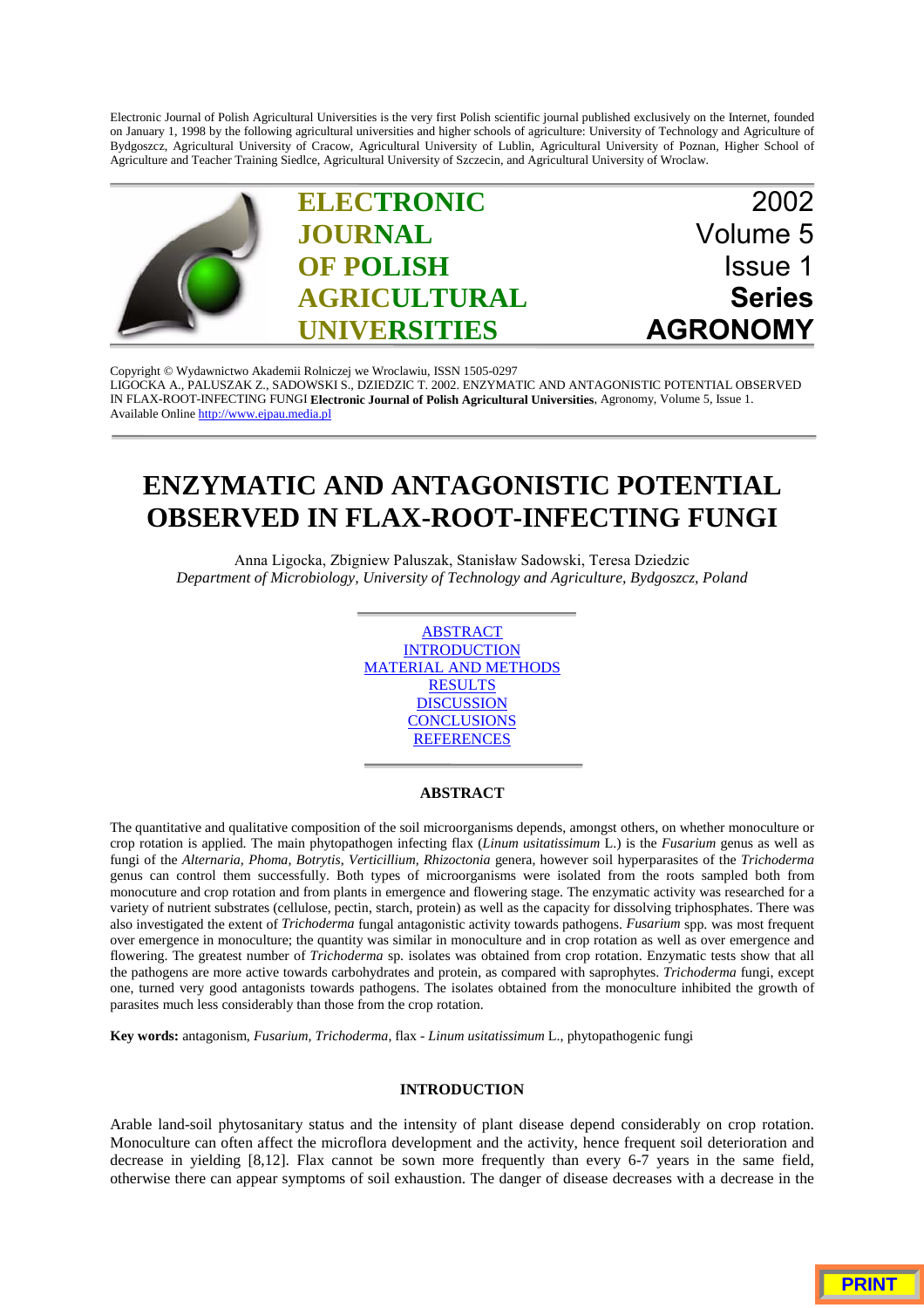frequency of host plant cultivation on the same stand. All that is much affected by appropriate tolerant species selection [17] as well as the sequence in crop rotation [10], which makes the plants themselves as well as developing antagonistic microorganisms inhibit the pathogen development.

The greatest flax yield losses ranging from 10 to 20% are caused by fungal phytopathogens [24], including most frequent *Fusarium avenaceum, F. culmorum* and *F. oxysporum*, which inflict fusariosis with its wilting and plant decaying over flowering as well as water balance disturbances [11]. Similarly flax gets infested by *Rhizoctonia solani*, however its macroscopic symptoms are difficult to identify [23].

A special significance is attributed to soil microorganisms which prevent plant infection due to their competitive or hyperparsitic properties [21]. *Trichoderma* spp. is also quite frequent, participating in biocontrol and affecting other fungi directly [4,19,20] or indirectly producing numerous antibiotics [21].

The aim of the present paper was to compare the quantitative and qualitative composition of pathogenic and saprotrophic fungi in rhyzoplane of flax cultivated in 30-year monoculture and in 6-year crop rotation and to define the fungal enzymatic and antagonistic potential. Flax was addressed due its easily identifiable pathogeninflicted symptoms, especially under long-established monoculture field experiment. The research hypothesis assumed a considerable quantitative and qualitative fungal composition both in monoculture and crop rotation; the latter enhances protection against pathogens, mainly due to a development of antagonistic microorganisms, which, in turn, helps the soil fungistatic properties.

## **MATERIAL AND METHODS**

The research covered the rhizoplane of fibrous flax – *Linum usitatissimum* L., 'Artemida' cultivar, obtained from 6-year crop rotation (flax, rye, faba bean, winter triticale, potato, oats) and from 30-year monoculture, experimental plot of the Experiment Station at Bałcyny in the vicinity of Ostróda. The plants were sampled at emergence and flowering stages.

The material preparation included: 1 - rinsing plants under running water, drying; 2 - evaluating root health status with a 9-degree scale following Hillstrand and Auld [24]; 3 - preparing inocula (0.5 cm of main root) and rinsing under running water for 1h;  $\overline{4}$  - surface-disinfecting of inocula with 75% alcohol and HgCl<sub>2</sub> (sublimate) and 3-times rinsing in sterile distilled water, 5- transferring of inocula onto the PDA medium (6 inocula per one Petri dish); 6 - incubating in thermostat over 4-5 days at 20°C; 7- establishing pure fungal cultures on PDA medium and their identification following mycological monographs [1,2,3,7].

# **1. Testing fungal enzymatic potential**

The test covered the cellulose, amylase, pectin breakdown potential and proteolytic potential of the microorganisms isolated; the isolates were transferred onto media of different carbon sources: cellulose (CMC), starch, pectin and gelatine and incubated at 20°C over 7-14 days. Then there was investigated enzymatic potential as affected by the diameter of the nutrient substrate hydrolysis which was observed once the media were poured with a culture treated with reagents: medium with cellulose (CMC) was poured with the solution of Kongo red (15 min), which was followed by treatment with 1 M NaCl (15 min), starch medium – with iodine solution, pectin medium – with J in K, while gelatine medium – with Frazier reagent ( $HgCl<sub>2</sub> + HCl$ concentrated). There was also investigated an isolate capacity for transforming insoluble triphosphates into soluble monophosphates on the phosphate medium. The 3-week culture was tested for the occurrence of transparent zones around the microorganism growth. All the tests were carried out in three replications.

## **2. Evaluation of the antagonistic effect of** *Trichoderma* **genus on pathogens fungi**

The experiment was carried out with the biotic series method which makes it possible to define the effects of the activity of antagonists in the environment [14,15,18,22]; it is often referred to as a two-species method where a single medium is used for simultaneous cultures of two fungi tested. A 6-degree scale was applied from 0 to 5 [18], where 0 stands for the fact that both fungal colonies tested (pathogen and hyperparasite) are tangible to each other along the straight line. The scale from  $+1$  to  $+5$  presents how the pathogenic fungus is gradually grown over by *Trichoderma* spp. (+5 - pathogen colony completely underdeveloped). The scale from –1 to –5 refers to a reverse situation where the development of *Trichoderma* spp. is limited by the pathogen.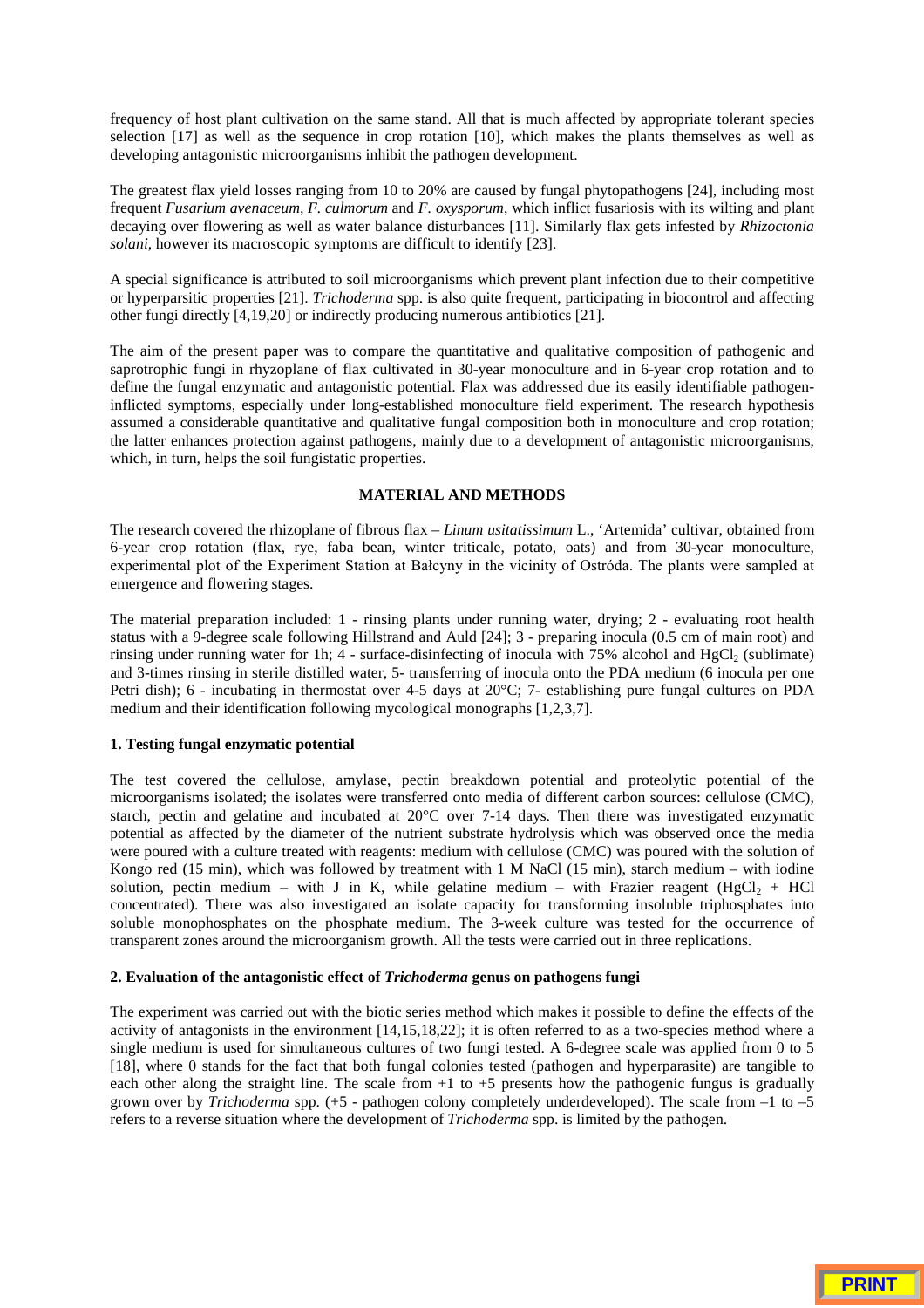A total of 18 fungal strains, including 8 *Trichoderma* sp. strains, were used to represent saprotrophic forms, and 5 strains of *Fusarium* sp. and one of each of the following species: *Verticilium* sp., *Phoma* sp., *Rhizoctonia solani, Botrytis cinerea, Alternaria alternata*, which represented phytopathogenic forms. A model experiment design included a two-species culture where a *Trichoderma* representative constituted one of the species and a pathogenic fungus – the other. The 96-hour fungal culture was used to cut out from the marginal mycelium 0.5 cm-in-diameter disks which were then transferred onto the test medium and placed 2 cm away from each other, with the mycelium facing the medium surface. Two disks were put onto one medium; one cut out from the saprotrophic fungus surface and the other one – from the pathogen culture. After 3 and 6 days of incubation, a stimulating or antagonistic effect observed between the fungi studied was defined following the grading scale.

# **RESULTS**

## **1. Health status of fibrous flax roots**

A 9-degree scale was used to evaluate the health status of 'Artemida' fibrous flax, including the development phase and the cultivation in monoculture and a 6-field crop rotation (Table 1). The flax infection index values for the cultivation in monoculture and a 6-field crop rotation show an unfavourable effect of monoculture on the fibrous flax growth, especially over emergence. One can also say that over emergence the crop root infection was greater than over flowering, both in monoculture and in crop rotation.

| Infection degree | Monoculture              |                          | Crop rotation |           |  |
|------------------|--------------------------|--------------------------|---------------|-----------|--|
|                  | Emergence                | Flowering                | Emergence     | Flowering |  |
|                  | 5.0                      | 37.5                     | 32.5          | 55.0      |  |
| 2                | 72.5                     | 50.0                     | 42.5          | 37.5      |  |
| 3                | 20.0                     | 5.0                      | 20.0          | 7.5       |  |
| 4                | 2.5                      | 2.5                      | 5.0           |           |  |
| 5                |                          | 2.5                      | -             |           |  |
| 6                |                          | 2.5                      | -             |           |  |
|                  |                          | $\overline{\phantom{0}}$ | ۰             |           |  |
| 8                |                          |                          |               |           |  |
| 9                | $\overline{\phantom{0}}$ | ۰                        | -             |           |  |
| Infection index  | 24.42                    | 19.42                    | 21.93         | 17.6      |  |

#### **Table 1. Health status of 'Artemida' fibrous flax roots over emergence and flowering**

There were obtained 605 fungal isolates out of which 14 representatives of both pathogens and saprotrophes were selected for further research (Fig. 1). *Fusarium* was the genus most often represented; its advantage over the other fungal species was considerable during emergence in monoculture (62.77%), while over flowering the percentage was much lower. The crop rotation showed a high decrease in the occurrence of these pathogens; 16.82% over emergence and 20.17% over flowering, respectively. The occurrence of other pathogenic fungi, including *Alternaria alternata, Botrytis cinerea, Rhizoctonia solani, Phoma* sp*. Verticilium* sp., is also of commercial importance. Over emergence in monoculture these fungi account for a total of 17.02% isolates, over flowering - 19.36% isolates, while in crop rotation – 11.56% and 24.99%, respectively, which shows that irrespective of crop rotation, a greater number of pathogens was recorded in summer – at full plant flowering. Similarly there is an interesting percentage of beneficial *Trichoderma* ssp. in the total number of other fungi. The greatest colonisation by these hyperparasites was observed in crop rotation, especially over emergence (31.03%). As for the comparison, their total percentage in the monoculture amounted to 8.9%. At flowering stage the share of these fungi was lower.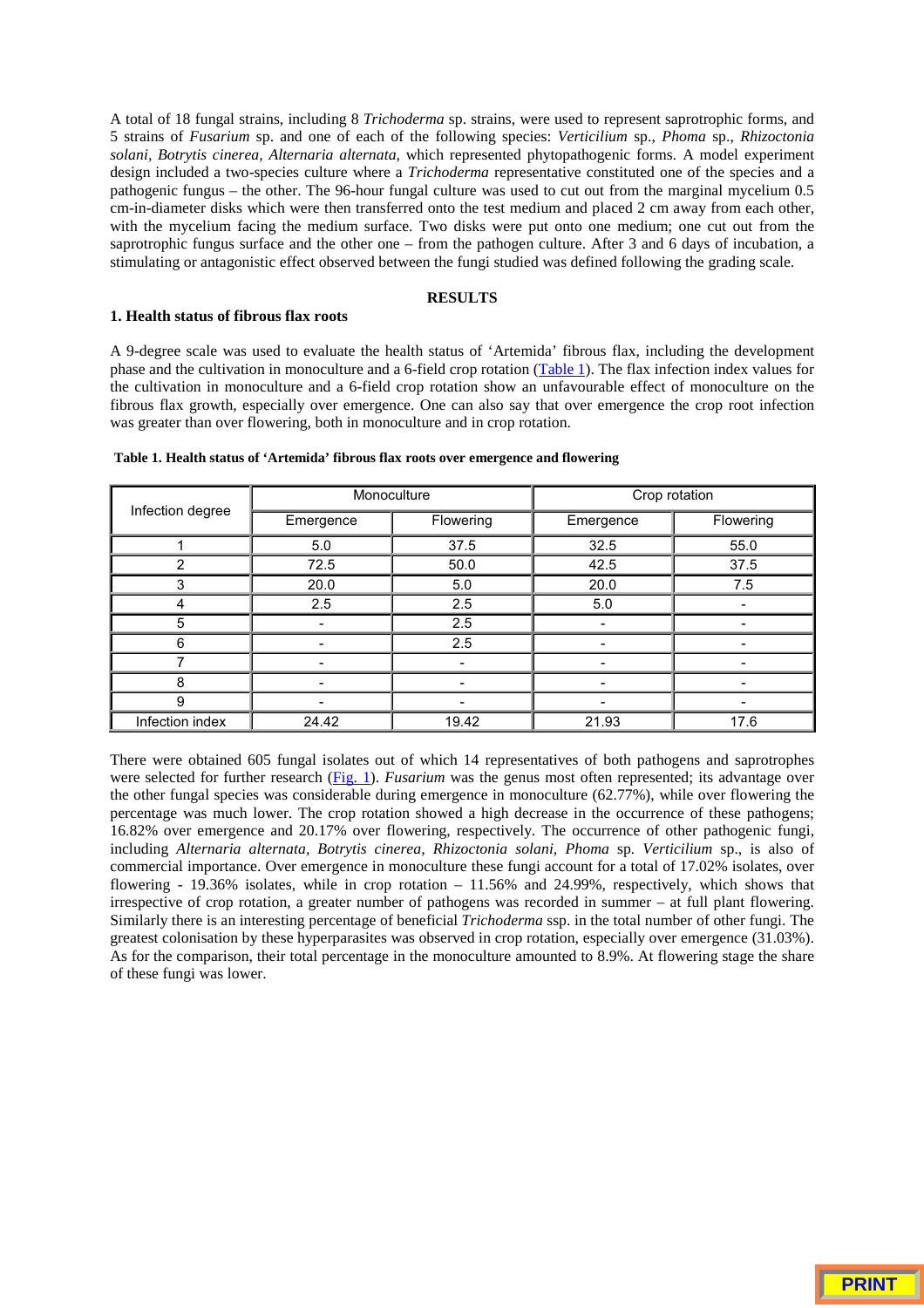## **Fig. 1. Fungi population isolated from flax rhizoplane**



#### **2. Biochemical properties of fungi isolated from fibrous flax rhizoplane**

The properties were evaluated according to the strain capacity for the utilisation of nutrient substrates and transforming triphosphates into monophosphates. The results showing biochemical activity of pathogens and saprotrophes are presented in Table 2. All the *Fusarium* sp. analysed showed a high enzymatic potential towards the carbohydrates tested, especially pectin. *Fusarium solani*, *F. avenaceum* and *F. culmorum* hydrolysed pH 8 pectin better, while *F. oxysporum* and *F*. *equiseti* – pH 5 pectin, which shows some capacity for producing pectin lyases and polygalacturonases, respectively. Each of the fungi tested showed lower cellulose and amylase breakdown potentials. All the strains showed a high gelatine hydrolysis potential, however the most effective was *F. oxysporum* isolate. Similarly, it was the only species to show the potential for releasing phosphoric ions from mineral phosphorus forms. Other pathogens showed generally high potential for carbohydrate degradation, except for *Verticilium* sp., which showed their average hydrolysis potential. Besides the isolates of *B. cinerea, A. alternata* and *Phoma* sp*.,* reacting with pectin showed higher potential for producing pectin lyase. The isolate which showed the lowest potential for proteolysis was *Verticilium* sp., while the highest one – *Rhizoctonia solani*. However, analysing the potential for releasing phosphate ions, it was noted that *R. solani* showed a high triphosphate dissolution activity, *A. alternata* – an average, while *Phoma* sp. – a low one. For *Verticilium* sp. and *Botrytis cinerea*, no such potential was observed. As for saprotrophic *Trichoderma* fungi, not all the isolates produced cellulases and pectinases. Some outstanding amylase breakdown properties were noted in *T. koningii* 544 and *T. lignorum* 264 isolates. However the pectin breakdown potential was noted in *T. lignorum* 574 and *T. koningii* 544 isolates. The proteolysis potential of these isolates was very high, unlike that of *T. album and T. glaucum*. *Trichoderma* spp. shows generally average and low potential for phosphate ion mobilisation; *T. lignorum* 264 isolate was the most active, while that of *T. album* showed no such activity. Irrespective of the crop rotation the isolates were obtained from, there were observed no significant differences in their biochemical potential.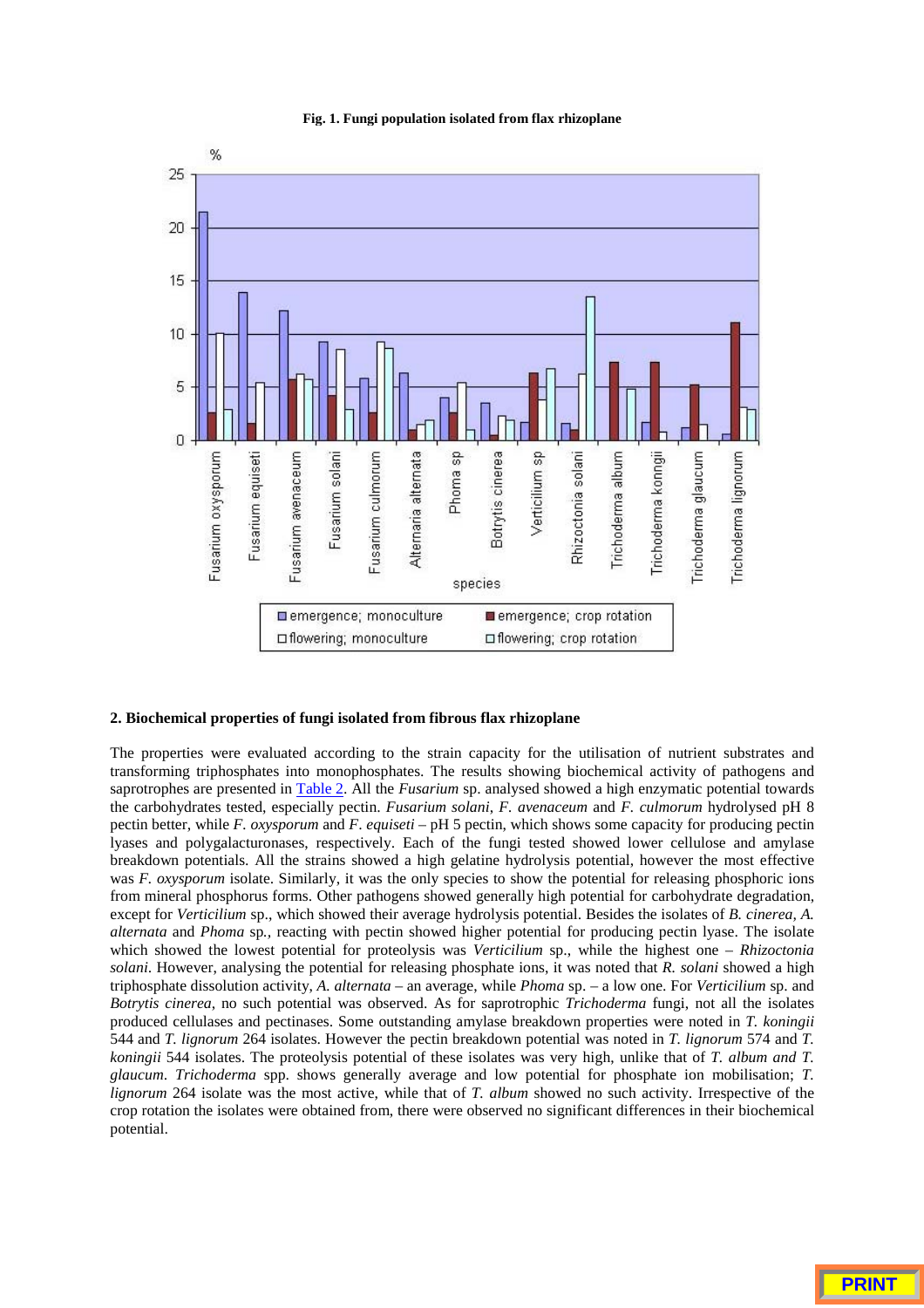| Fungal strain          | Pectin<br>pH 8           | Pectin<br>pH <sub>5</sub> | <b>CMC</b> | Starch   | Protein | Phosphate                |
|------------------------|--------------------------|---------------------------|------------|----------|---------|--------------------------|
| F. avenaceum Lm410     | $^{+++}$                 | $++$                      | $++++$     | $++++$   | $++++$  | $\overline{\phantom{a}}$ |
| F. culmorum Lz869      | $++++$                   | $++++$                    | $++++$     | $++++$   | $++++$  |                          |
| F. oxysporum Lm402     | $++++$                   | $++++$                    | $++++$     | $++++$   | $++++$  | $++$                     |
| F. solani Lm651        | $+++++$                  | $+++++$                   | $++++$     | $+++++$  | $+++++$ | $\overline{\phantom{0}}$ |
| F. equiseti Lm385      | $+++$                    | $++++$                    | $++++$     | $++++$   | $++++$  | $\overline{\phantom{0}}$ |
| Botrytis cinerea Lz132 | $++++$                   | $++++$                    | $++++$     | $++++$   | $++++$  | $++++$                   |
| Phoma sp. Lz162a       | $++++$                   | $+ + +$                   | $^{+++}$   | $++++$   | $+ + +$ | $\ddot{}$                |
| A. alternata Lm369     | $++++$                   | $++++$                    | $++++$     | $++++$   | $+++$   | $++$                     |
| R. solani Lm664        | $+++++$                  | $++++$                    | $++++$     | $++++$   | $++++$  | $++++$                   |
| Verticillum sp. Lz29a  | $^{+++}$                 | $^{+++}$                  | $^{+++}$   | $+ + +$  | $++$    |                          |
| T. koningii Lm544      | $++++$                   | $++++$                    | -          | $++++$   | $++++$  | $++$                     |
| T. koningii Lm339      | $\overline{\phantom{a}}$ | $\overline{\phantom{a}}$  | -          | $+ + +$  | $++++$  | $+$                      |
| T. lianorum Lz264      | $++++$                   | $++++$                    | $++++$     | $++++$   | $++++$  | $^{+++}$                 |
| T. lignorum Lm574      | $++++$                   | $++++$                    | $++$       | $++++$   | $++++$  | $++$                     |
| T. lignorum Lz145a     | $++++$                   | $++++$                    | $++$       | $^{+++}$ | $++++$  | $\ddot{}$                |
| T. lignorum Lz104      |                          | $\overline{\phantom{0}}$  | $++++$     | $++++$   | $++++$  | $++$                     |
| T. glaucum Lm446       | $^{+++}$                 | $++++$                    | $++++$     | $++++$   | $+ + +$ | $\ddot{}$                |
| T. album Lz51a         | $^{+++}$                 | $++++$                    |            | $+ + +$  | $++++$  | $\blacksquare$           |

**Table 2. Variation in the biochemical activity of fungi against varied sources of C and non-organic phosphorus**

To group the flax root-infecting fungi, a cluster analysis was performed to test their enzymatic activity. The method of single linkage was used. The results obtained (Fig. 2) show a similar enzymatic activity of most of the fungi examined; *F. solani* and *F. culmorum* produced the same enzymes with similar activity. There is also a cluster that includes fungal strains with 75% enzymatic similarity and it consists of *R. solani*, *B. cinerea*, *T. lignorum* (a), *A. alternata*, *F. oxysporum*.



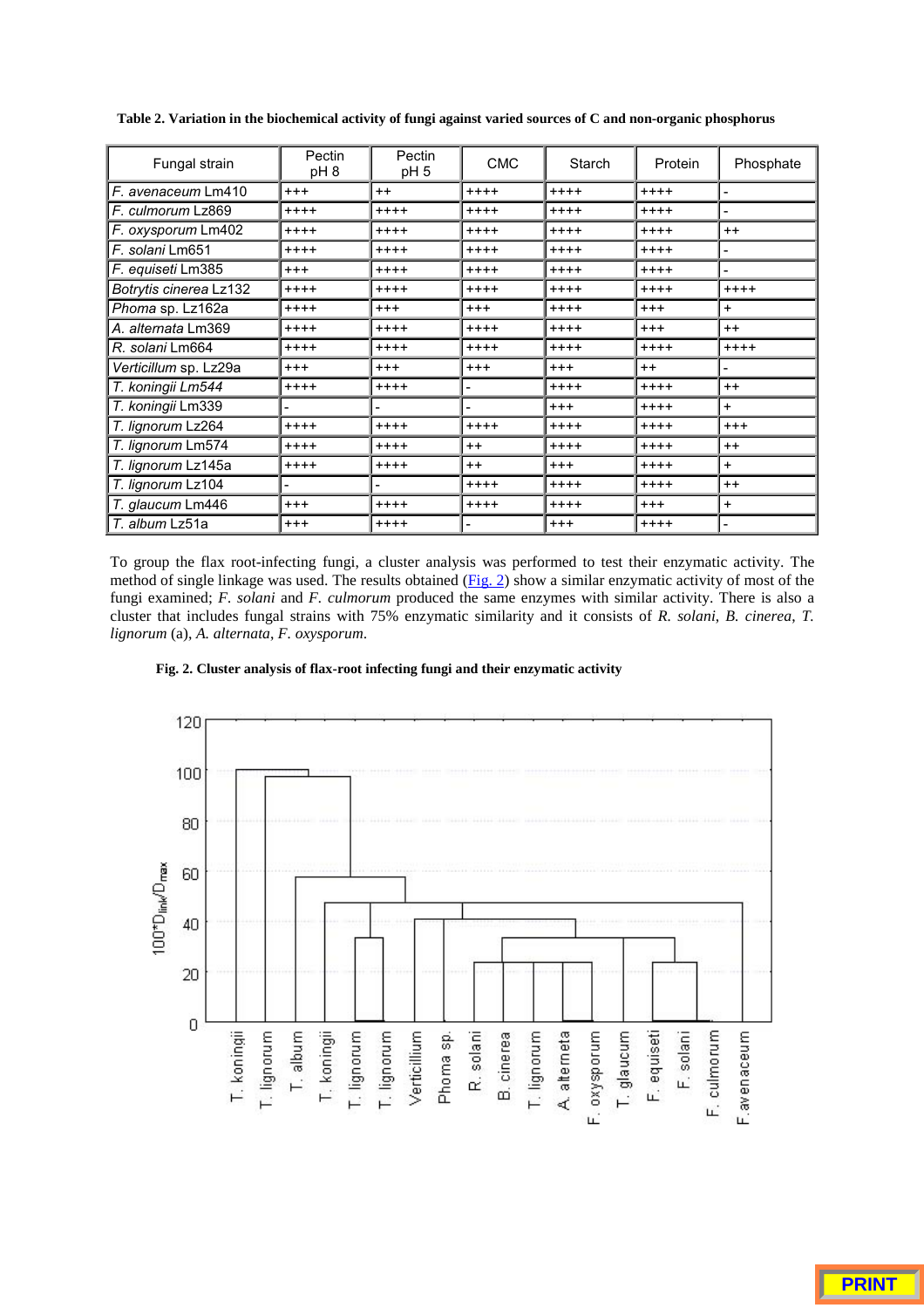#### **3. Biotic effect of** *Trichoderma* **sp. on major pathogens isolated from fibrous flax rhizoplane**

An evaluation of interaction of *Trichoderma* spp., with fungal pathogens has been based on the individual biotic effect [18]. The results confirm that there is a beneficial role of saprotrophic *Trichoderma* spp. in the control of plant pathogens. Seven out of eight saprothrophs limited a further growth of hyphae of all the pathogens evaluated (Table 3). Outstanding antagonistic potential was noted in *Trichoderma lignorum* 104 and 264, while moderate in *T. koningii* 339 and 544. Surprisingly low potential was observed in *T. glaucum*. Generally, *Trichoderma* spp. isolated from monoculture limited the growth of pathogens much less considerably than those from crop rotation.

| Fungi                            | F.<br>solani<br>Lm651 | F.<br>avena-<br>ceum<br>Lm410 | F.<br>oxyspo-<br>rum<br>Lm402 | F.<br>culmorum<br>Lz869 | F.<br>equiseti<br>Lm385 | Phoma sp.<br>Lz162a | В.<br>cinerea<br>Lz132 | Verticillum<br>sp.<br>Lz29a | R.<br>solani<br>Lm664 | А.<br>alternata<br>Lm369 |
|----------------------------------|-----------------------|-------------------------------|-------------------------------|-------------------------|-------------------------|---------------------|------------------------|-----------------------------|-----------------------|--------------------------|
| Trichoderma<br>lignorum<br>Lz104 | $+4, +5$              | $+5, +5$                      | $+4, +4$                      | $+4$ +5                 | $+4, +4$                | $+4, +5$            | $+4$ +5                | $+4$ +5                     | $+4$ , $+4$           | $+4$ , $+5$              |
| T. koningii<br>Lm339             | $+4, +4$              | $+4$ +5                       | $+3, +4$                      | $+3, +5$                | $+3$ +4                 | $+5, +5$            | $+4, +4$               | $+4$ +5                     | $+4$ , $+4$           | $+4$ , $+5$              |
| T. koningii<br>Lm554             | $+4, +5$              | $+5$ , $+5$                   | $+4$ $+4$                     | $+3, +4$                | $+3 +4$                 | $+5, +5$            | $+4$ $+4$              | $+3, +5$                    | $+4, +4$              | $+4, +5$                 |
| T. lignorum<br>Lz145a            | $+3, +4$              | $+3, +4$                      | $0, +1$                       | $+3, +4$                | $+3, +3$                | $+4$ , $+5$         | $+3, +3$               | $+3, +5$                    | $+3, +3$              | $+3, +5$                 |
| T. lignorum<br>Lm574             | $+3. +4$              | $+4, +5$                      | $+3, +3$                      | $+3, +4$                | $+2 +3$                 | $+3 +4$             | $+3 +4$                | $+3 +5$                     | $+3, +3$              | $+3, +4$                 |
| T. album<br>Lz51a                | $+2, +3$              | $+3, +3$                      | 0, 0                          | $+2, +3$                | $0, +3$                 | $0, +3$             | $+2, +3$               | $+3, +5$                    | $-3, -3$              | $0, +3$                  |
| T. lignorum<br>Lz264             | $+4$ $+5$             | $+5$ , $+5$                   | $+4, +4$                      | $+5$ $+5$               | $+3. +4$                | $+4$ +5             | $+4, +4$               | $+5$ , $+5$                 | $+4, +5$              | $+4. +5$                 |
| T. glaucum<br>Lm446              | $-3, -3$              | 0, 0                          | $-3, -5$                      | $0, -1$                 | $-2, -4$                | 0, 0                | $0, -4$                | 0, 0                        | $-4, -5$              | $0, -1$                  |

#### **Table 3. Effect of biotic activity of** *Trichoderma* **spp. on the** *Fusarium* **spp. isolated from the fibrous flax rhizoplane after 72- and after 120- hour incubation, black and red values, respectively**

#### **DISCUSSION**

The research which aimed at defining the flax root phytosanitary status definitely confirmed that plant cultivation in monoculture results in quantitative and qualitative changes in the population of fungi observed as a development of phytopathogens. The same is true for the development phase; with flax growth and development (flowering) there is observed a decrease in the number of some microorganisms infecting the roots, e.g. *Fusarium*, *Cephalosporium*, *Alternaria* or *Botrytis* genera. A similar decrease in the number of microorganisms with the plant age was noted by Lileroth and Baath [16] on spring barley roots as well as by Hagedorn et al. [9] on cotton roots. *Fusarium* spp. fungi were more often isolated in spring (over emergence) than over plant flowering; at the same time there was noted some decrease in the soil richness in saprotrophic species of *Trichoderma*. Similar observations were recorded by other authors. It is the monoculture which considerably disturbs the biological balance [6,24]. The monoculture poses a threat of pathogenic species accumulation in soil; hence toxins produced by some fungal species, including *Fusarium*, *Penicilium*, *Aspergillus* with their high bactericidal, phytotoxic and mutagenic activities [13,25]. The factor which can prevent or limit the negative pathogens impact on the soil condition and on the plant growth is an adequate crop-rotation which enhances the occurrence of beneficial microorganisms, e.g. *Trichoderma* fungi which take part in biological control.

The present research showed that the crop rotation is responsible for significant differences in the quantitative and qualitative composition of microorganisms population. Especially clear-cut changes were observed for both flax development phases in monoculture which was considerably responsible for the accumulation of pathogenic fungi, *Fusarium* mainly. A real threat of *Fusarium* spp. over emergence was greater than over flowering. As for other pathogenic fungi, it was noted that, irrespective of the crop rotation, their greater population was recorded over flowering.

The research covered also some biochemical microorganisms characteristics, including cellulose and pectin breakdown potential important both for pathogens and for hyperparasites. A high enzymatic potential was observed in pathogens towards all the carbon sources researched. *Fusarium, Phoma, Verticilium* and *Alternaria alternata, Botrytis cinerea* and *Rhizoctonia solani* used starch, CMC and pectin, unlike *Trichoderma* fungi, some isolates of which did not cause the hydrolysis of pectin and CMC, so they produced neither cellulases nor pectinases. One shall stress that the proteolytic potential was observed in all the fungi tested.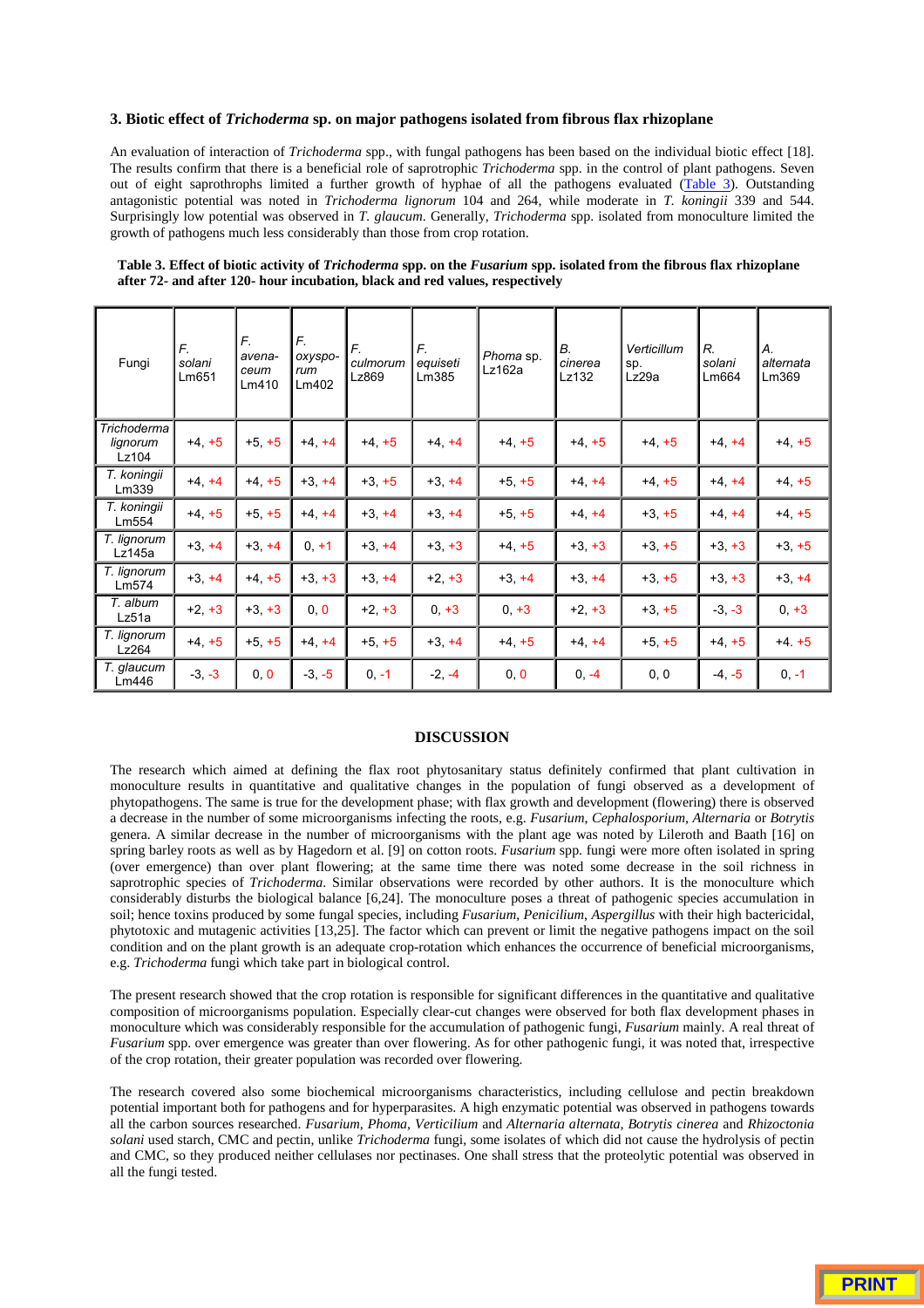The research of the antagonistic interaction between *Trichoderma* hyperparasites and fungi pathogenic towards fibrous flax showed that *T. lignorum* and *T. koningii* exhibited a biotic potential against pathogenic fungi. The observations confirm the results recorded by Strzelec [26] who showed a positive role of *T. lignorum* in the control of one of the most dangerous flax pathogens – *Rhizoctonia solani.* The development of none of the pathogens was limited by *T. glaucum;* yet, according to Mańka [18], the fungus inhibited Rhizoctonia solani. Different results obtained in the present research could be attributed to individual characteristics of a given isolate.

Applying natural biological control in agriculture can modify the viability of pathogens. There is much hope in *Trichoderma* fungi, which is a parasite of *Rhizoctonia* sp. and which inhibits the development of other numerous fungi, including *Pythium* or *Fusarium*, which, in turn, inhibits the development of diseases caused by these pathogens [26]. The results reported confirm the key role of beneficial microorganisms, especially in the developing organic farming.

#### **CONCLUSIONS**

- 1. Flax cultivation in monoculture increases the intensity of diseases inflicted by *Fusarium* fungi which were most responsible for disease changes on roots of the emerging plants. *Fusarium oxysporum, F. avenaceum* and *F. equiseti* were most represented.
- 2. Other pathogenic fungi, namely *Alternaria alternata, Botrytis cinerea, Rhizoctonia solani, Phoma* sp*. and Verticilium* sp. attack plants cultivated both in crop rotation and monoculture with a similar intensity.
- 3. The greatest occurrence of hyperparasites of the *Trichoderma* genus was recorded in the crop rotation over plant emergence.
- 4. Populations of saprotrophic fungi of the *Trichoderma* genus differed in both development phases both for monoculture and crop rotation. *T. lignorum* and *T. koningii* showed an inhibitory effect on the pathogenic fungi development.
- 5. Most of the fungi researched showed very similar enzymatic activities.

#### **REFERENCES**

- 1. Barnet H., L., 1960. Illustrated Genera of Imperfect Fungi. Burgess Publishing Company.
- 2. Barron G., L., 1972. The Genera of Hyphomycetes from soil. Robert E. Krieger Publishing Company.
- 3. Booth C., 1971. The genus *Fusarium*. Commonwealth Mycological Institute, Kew, Surrey, England.
- 4. Dennis C., Webster J., 1971. Antagonistic properties of species groups of *Trichoderma*. Trans. Br. Mycol. Soc. 57 (I), 25–39.
- 5. Domsch K., Gams W., Weber E., 1968. Der Einfluss verschiedener Vorfruchte auf das Bodenpilzspektrum in Weizenfelden (Effect of varied forecrops on the spectrum of soil fungi observed for winter wheat). Z. Pflanz. und Boden. 119, 134-148.
- 6. Furgał Węgrzycka H., 1984. Przegląd badań nad askochytozą grochu i peluszki. [Review of research into pea and fodder pea ascochytosis]. Biul. IHAR 155, 287-296 [in Polish].
- 7. Gilman J., C., 1957. A manual of soil fungi. The Iowa State College Press Ames, Iowa, USA.
- 8. Gorlach K., 1995. Antagonistyczna i chorobotwórcza mikroflora gleby i ryzosfery roślin uprawianych w monokulturze i zmianowaniu [Antagonistic and pathogenic soil and plant rhizosphere microflora in monoculture and crop rotation]. Praca doktorska, ATR Bydgoszcz [in Polish].
- 9. Hagedorn C., Gould W., D., Bardinelli T.,R., 1989. Rhizobacteria of cotton and their repression of seedling disease pathogens. Appl. Environ. Microb. 55, 2793-2797.
- 10. Harasim A., 1980. Zmianowanie jako jeden z czynników ochrony roślin. Wpływ zmianowania na występowanie chorób [Crop rotation as one of the plant protection factors. Effect of crop rotation on disease occurrence]. Ochrona Roślin 3, 3–6 [in Polish].
- 11. Kochman J., Węgorek W., 1997. Choroby lnu [Flax diseases]. Ochrona roślin. Wyd. V, Plantpress Kraków [in Polish].
- 12. Krogulec T., Kuczyńska L., Niklaszewska T., Buśko J., 1980. Wpływ monokultury na mikroorganizmy glebowe. [Effect of monoculture on soil microorganisms]. Zesz. Nauk. ART w Olsztynie, Rolnictwo 29, 57–65 [in Polish].
- 13. Kurowski T.,P., Majchrzak B., Pszczółkowski P., 1997. Wpływ następstwa roślin na występowanie chorób bobiku i grochu [Effect of plant sequence on faba bean and pea disease occurrence]. Acta Agric. Tech. Olst., Agricultura 67, 245-252 [in Polish].
- 14. Kurzawińska H., 1992. Oddziaływanie zbiorowisk grzybów środowiska glebowego na niektóre grzyby patogeniczne dla ziemniaka [Effect of soil fungi on selected fungi pathogenic towards potato]. Mat. XXXII Sesji Nauk. IOR w Poznaniu, 82–87 [in Polish].
- 15. Kwaśna H., 1987. Badania niektórych właściwości saprofitycznych grzybów glebowych jako ewentualnych składników biopreparatów do ochrony siewek sosny przed pasożytniczą zgorzelą siewek [Research into selected saprophytic soil fungi as potential components of bio-agents for pine seedling protection against damping-off]. Rocz. Nauk Roln. 17E (2), 133–147 [in Polish].
- 16. Lileroth E., Baath E., 1988. Bacteria and fungi of different barley varieties (*Hordeum vulgare* L.). Biol. Fertil. Soils 7, 53-57.
- 17. Łacicowa B., 1989. System ochrony roślin rolniczych przed chorobami [System of crop protection against diseases]. Zesz. Probl. Post. Nauk Roln. 374, 21–29 [in Polish].